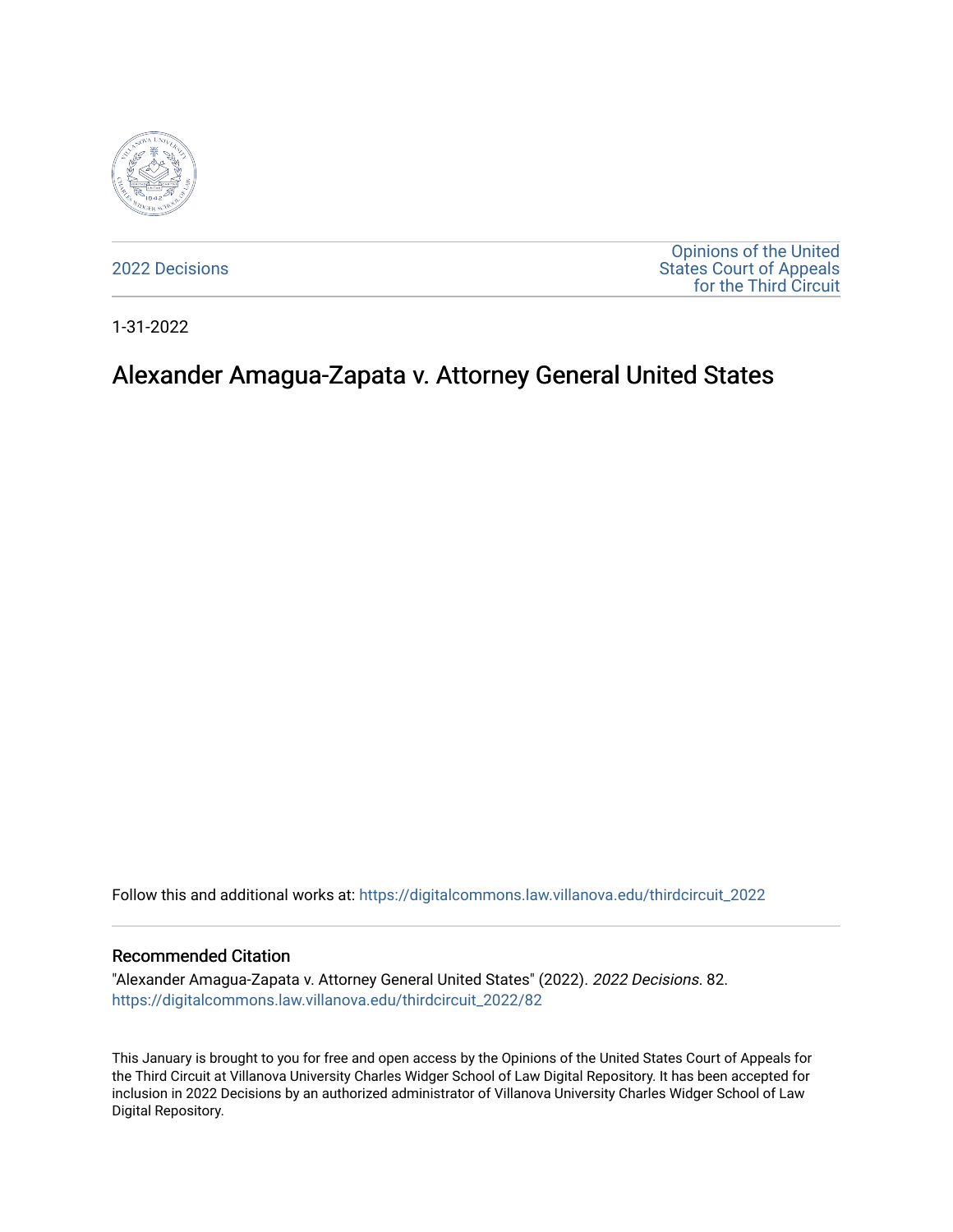## **NOT PRECEDENTIAL**

## UNITED STATES COURT OF APPEALS FOR THE THIRD CIRCUIT

\_\_\_\_\_\_\_\_\_\_\_\_

No. 21-1193

\_\_\_\_\_\_\_\_\_\_\_\_

ALEXANDER ISRAEL AMAGUA-ZAPATA, Petitioner

v.

ATTORNEY GENERAL UNITED STATES OF AMERICA \_\_\_\_\_\_\_\_\_\_\_\_

> On Petition for Review of an Order of the Board of Immigration Appeals (Agency No. A204-274-088) Immigration Judge: Pallavi S. Shirole

> > \_\_\_\_\_\_\_\_\_\_\_\_

Submitted Pursuant to Third Circuit L.A.R. 34.1(a) January 28, 2022

\_\_\_\_\_\_\_\_\_\_\_\_

Before: CHAGARES, Chief Judge, McKEE and MATEY, Circuit Judges

(Filed January 31, 2022) \_\_\_\_\_\_\_\_\_\_\_\_

> OPINION\* \_\_\_\_\_\_\_\_\_\_\_\_

<sup>\*</sup> This disposition is not an opinion of the full Court and, pursuant to I.O.P. 5.7, does not constitute binding precedent.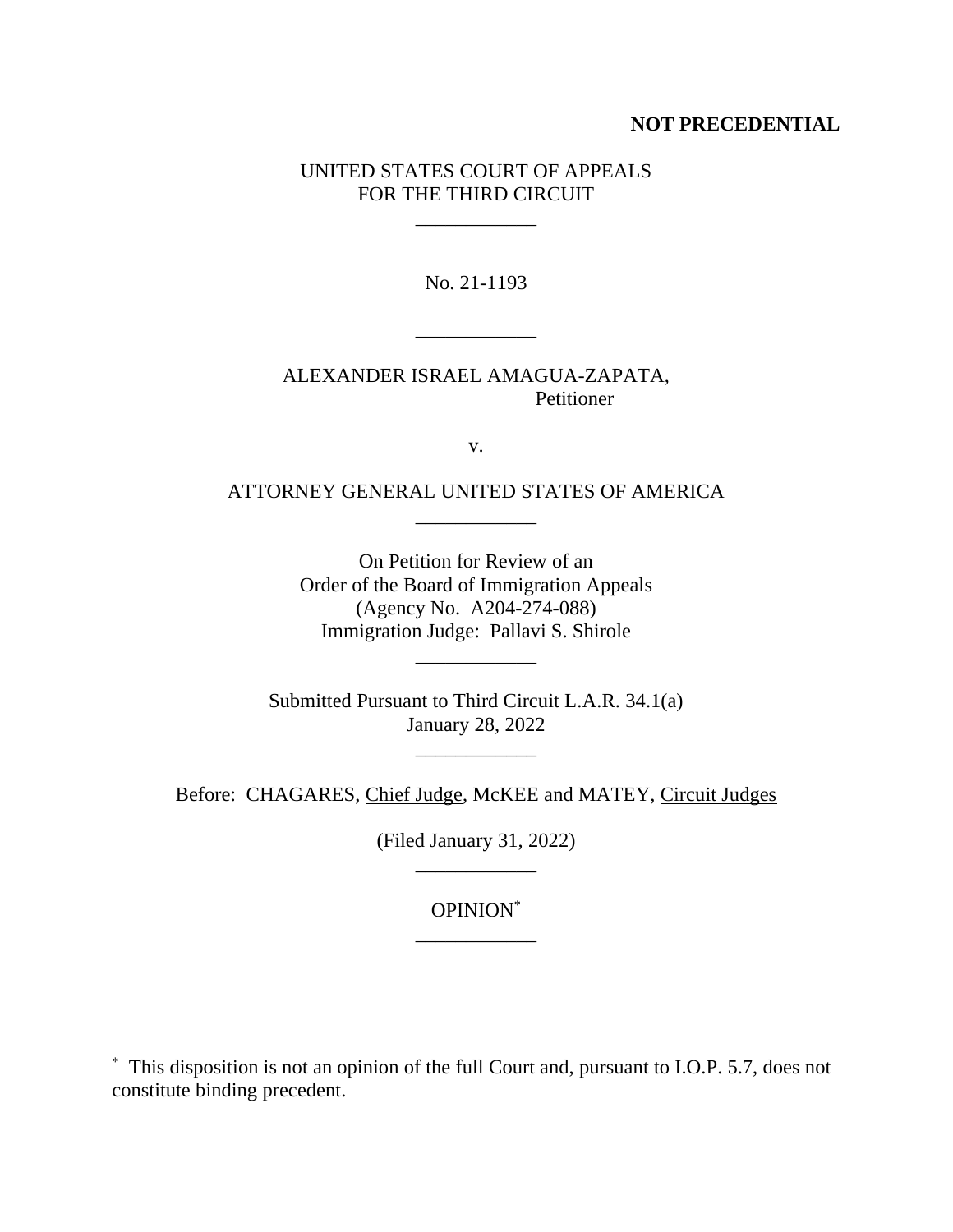#### CHAGARES, Chief Judge.

Alexander Israel Amagua-Zapata petitions this Court to review a decision by the Board of Immigration Appeals ("BIA") dismissing his appeal from the Immigration Judge's ("IJ") order denying Amagua-Zapata's petition seeking cancellation of removal. For the reasons that follow, we will deny the petition.

## $I<sup>1</sup>$

Amagua-Zapata, a native and citizen of Ecuador, has resided in the United States since he was under three years old. He concedes his removability and seeks cancellation of removal based on his relationship with his mother, a lawful permanent resident of the United States. See 8 U.S.C. § 1229b(b).

Amagua-Zapata testified before the IJ that his mother depends on his assistance with her medical issues and the household finances. In addition, he testified to their close bond and his belief that, because his older brother passed away in 2009, his removal would be akin to his mother losing a second child. He also testified to having good moral character, although he acknowledged that he was convicted for driving under the influence ("DUI") of alcohol in 2017 and 2019.

The IJ concluded that Amagua-Zapata failed to establish the requisite exceptional and extremely unusual hardship to his mother or good moral character for the ten-year period preceding his application. See 8 U.S.C.  $\S$  1229b(b)(1)(B), (D). Among other things, the IJ concluded that Amagua-Zapata's mother would not suffer exceptional and

<sup>&</sup>lt;sup>1</sup> Because we write only for the parties, we recite only those facts pertinent to our decision.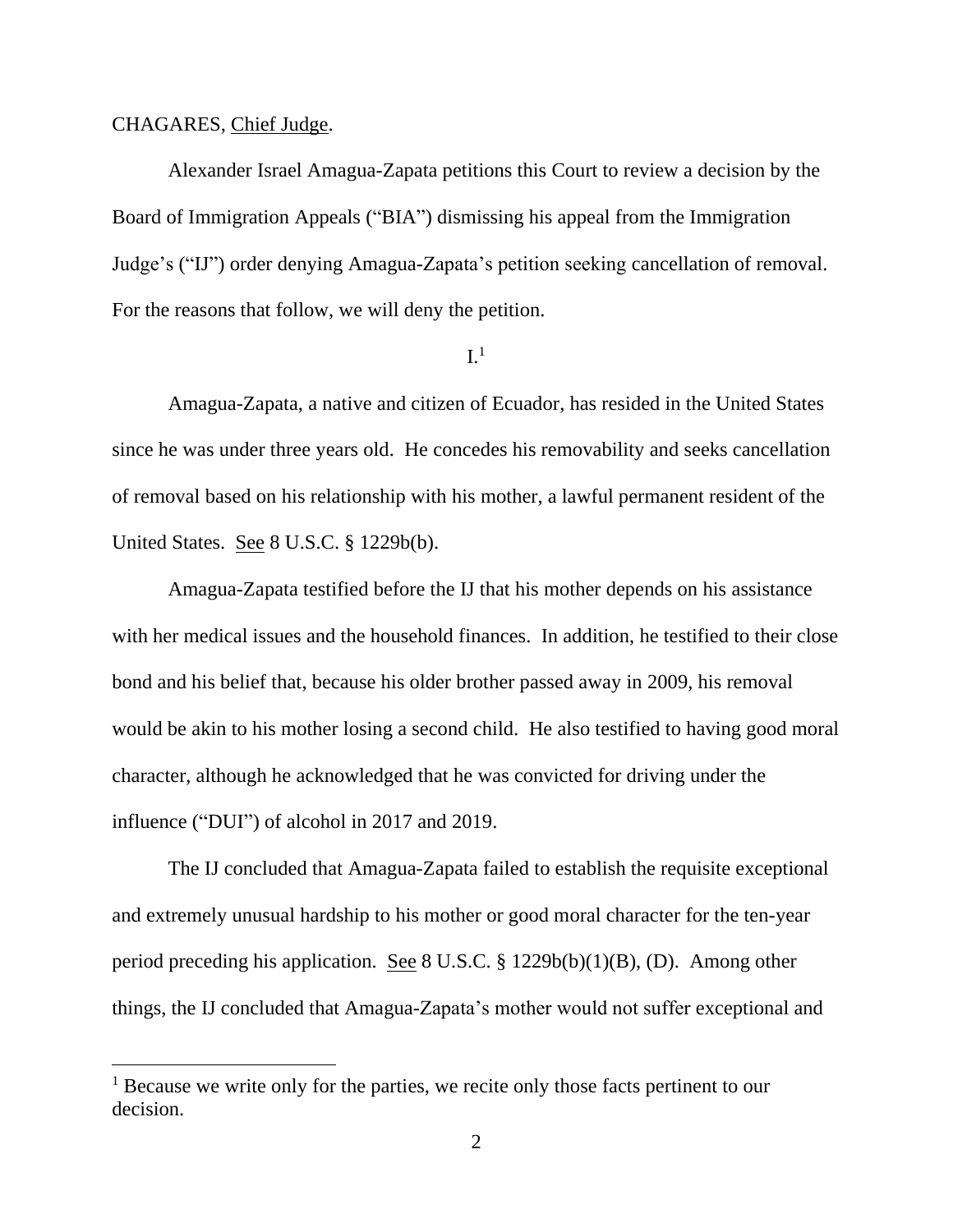extremely unusual hardship since she has medical insurance, a job, and other family members to rely upon, and because Amagua-Zapata's removal would not be akin to losing a child, as his mother could speak to him and visit him in Ecuador. In addition, the IJ concluded that Amagua-Zapata's two DUI convictions resulted in a presumption that he lacked good moral character during that time, see Matter of Castillo-Perez, 27 I. & N. Dec. 664, 669 (Att'y Gen. 2019), and Amagua-Zapata did not overcome the presumption with substantial, relevant, and credible evidence demonstrating that the convictions were an aberration. Id. at 671. Amagua-Zapata appealed the IJ's denial to the BIA.

The BIA dismissed Amagua-Zapata's appeal. The BIA saw no clear error in the IJ's factfinding and agreed with the IJ's conclusions. The BIA also rejected Amagua-Zapata's claim on appeal that the IJ committed error by not having his mother present live testimony. Amagua-Zapata timely filed this petition for review.

 $II^2$ 

### A.

Amagua-Zapata first claims that the agency "used the wrong legal standard and misapplied the law" in the determination that his mother would not suffer exceptional and extremely unusual hardship. Amagua-Zapata Br. 12. We have jurisdiction to consider

<sup>&</sup>lt;sup>2</sup> Although we generally lack jurisdiction to review the denial of cancellation of removal, we have jurisdiction over colorable constitutional claims and questions of law. Pareja v. Att'y Gen., 615 F.3d 180, 186 (3d Cir. 2010); 8 U.S.C. § 1252(a)(2)(B)(i), (a)(2)(D). A claim is colorable if it is not wholly insubstantial or frivolous. Pareja, 615 F.3d at 186. Where the BIA adopts and discusses the IJ's decision, we may review both decisions. See He Chun Chen v. Ashcroft, 376 F.3d 215, 222 (3d Cir. 2004). We review constitutional claims and legal determinations de novo, subject, if appropriate, to principles of agency deference. Kaplun v. Att'y Gen., 602 F.3d 260, 265 (3d Cir. 2010).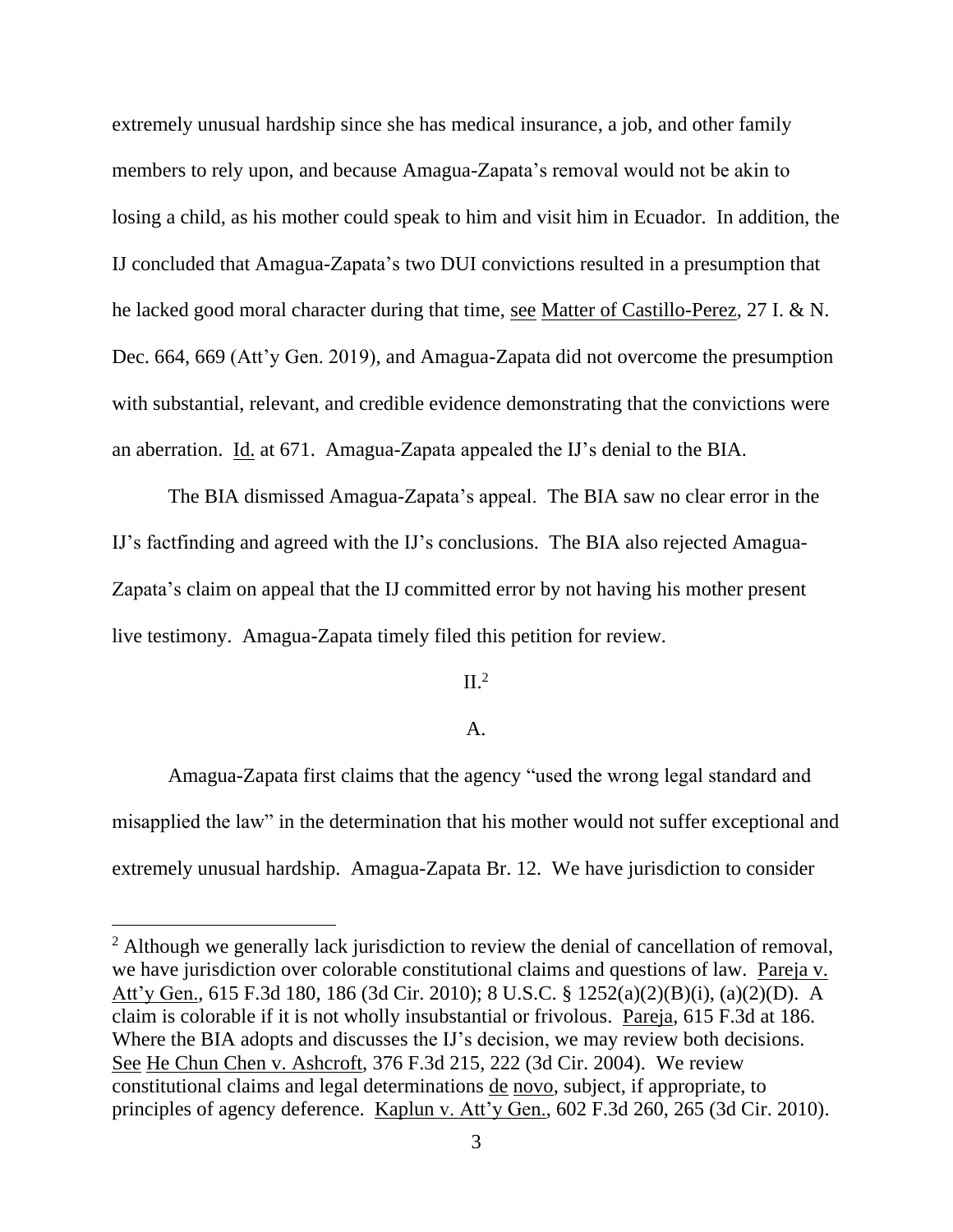Amagua-Zapata's claim the BIA applied an erroneous standard. Pareja, 615 F.3d at 187– 88. We conclude, however, that it did not.

Amagua-Zapata contends that the IJ improperly demanded hardship that is "unique, unconscionable or unbearable." Amagua-Zapata Br. 17. He also posits that the IJ erroneously failed to apply the factors set forth in Matter of Cervantes-Gonzales, 22 I. & N. Dec. 560, 565–66 (BIA 1999).

We disagree. The IJ concluded that Amagua-Zapata must show "that his qualifying relative would suffer hardship that is substantially beyond that which would ordinarily result from an alien's removal." Appendix ("App.") 14. This is the correct legal standard. See Pareja, 615 F.3d at 193. Moreover, the BIA's analysis in Cervantes-Gonzales is inapposite. That decision sets forth factors that the BIA considers for waiver of inadmissibility, which has a different standard from cancellation of removal. See 22 I. & N. Dec. at 565 (discussing "extreme hardship" standard).

Finally, Amagua-Zapata argues that the IJ "disregard[ed]" his mother's psychological state in reaching the hardship determination. Amagua-Zapata Br. 18. Yet the decision clearly reflects that the IJ considered the psychological evidence. See App. 14 ("In coming to this decision, the Court has considered the psychological evaluation submitted by the respondent."). To the extent this is actually a claim that the IJ erred by failing to afford additional weight to his mother's psychological state, such an argument concerns the weighing of the evidence and falls outside of our jurisdiction. See Hernandez-Morales v. Att'y Gen., 977 F.3d 247, 249 (3d Cir. 2020) ("[A] disagreement about weighing hardship factors is a discretionary judgment call, not a legal question.").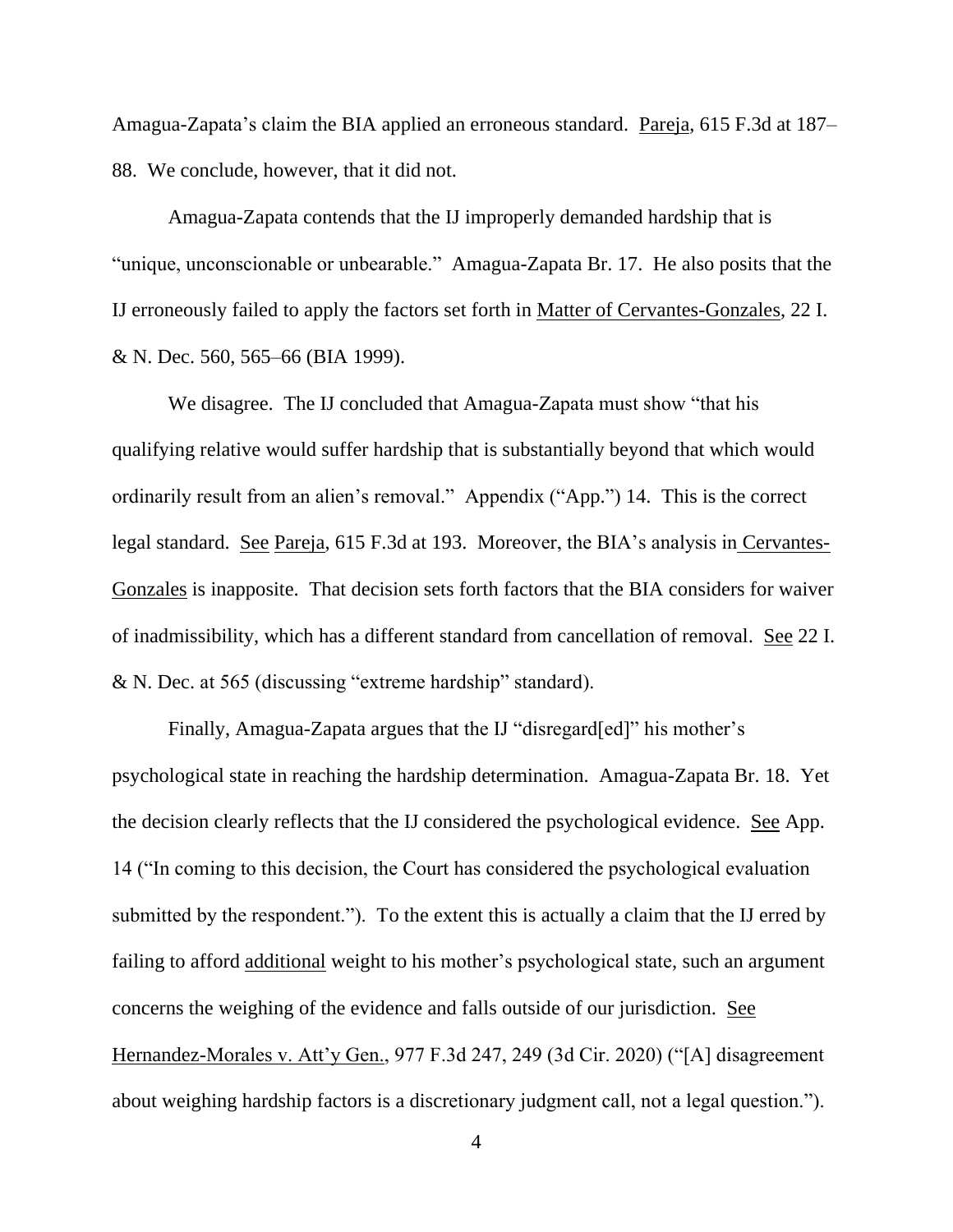Amagua-Zapata next contends that the failure to have his mother appear "severely impacted" his ability to prove his claim and "potentially affected the outcome" of the proceeding. Amagua-Zapata Br. 21. While this is a constitutional claim over which we have jurisdiction, it lacks merit.

The IJ granted counsel permission for Amagua-Zapata's mother to provide telephonic testimony if needed, and counsel declined to do so. Moreover, Amagua-Zapata has not identified any evidence that his mother would have presented in live testimony that was not already before the IJ in her written statement, psychological evaluation, and other written materials. Amagua-Zapata therefore has not established that any action by the IJ caused him substantial prejudice. See Singh v. Gonzales, 432 F.3d 533, 541 (3d Cir. 2006) (setting forth substantial prejudice requirement for a due process claim).

## C.

Finally, Amagua-Zapata claims that he overcame the Castillo-Perez presumption against good moral character. See 27 I. & N. Dec. at 669. We need not reach the moral character determination, however, because the BIA's hardship determination is dispositive. See INS v. Bagamasbad, 429 U.S. 24, 25 (1976) ("As a general rule courts

B.